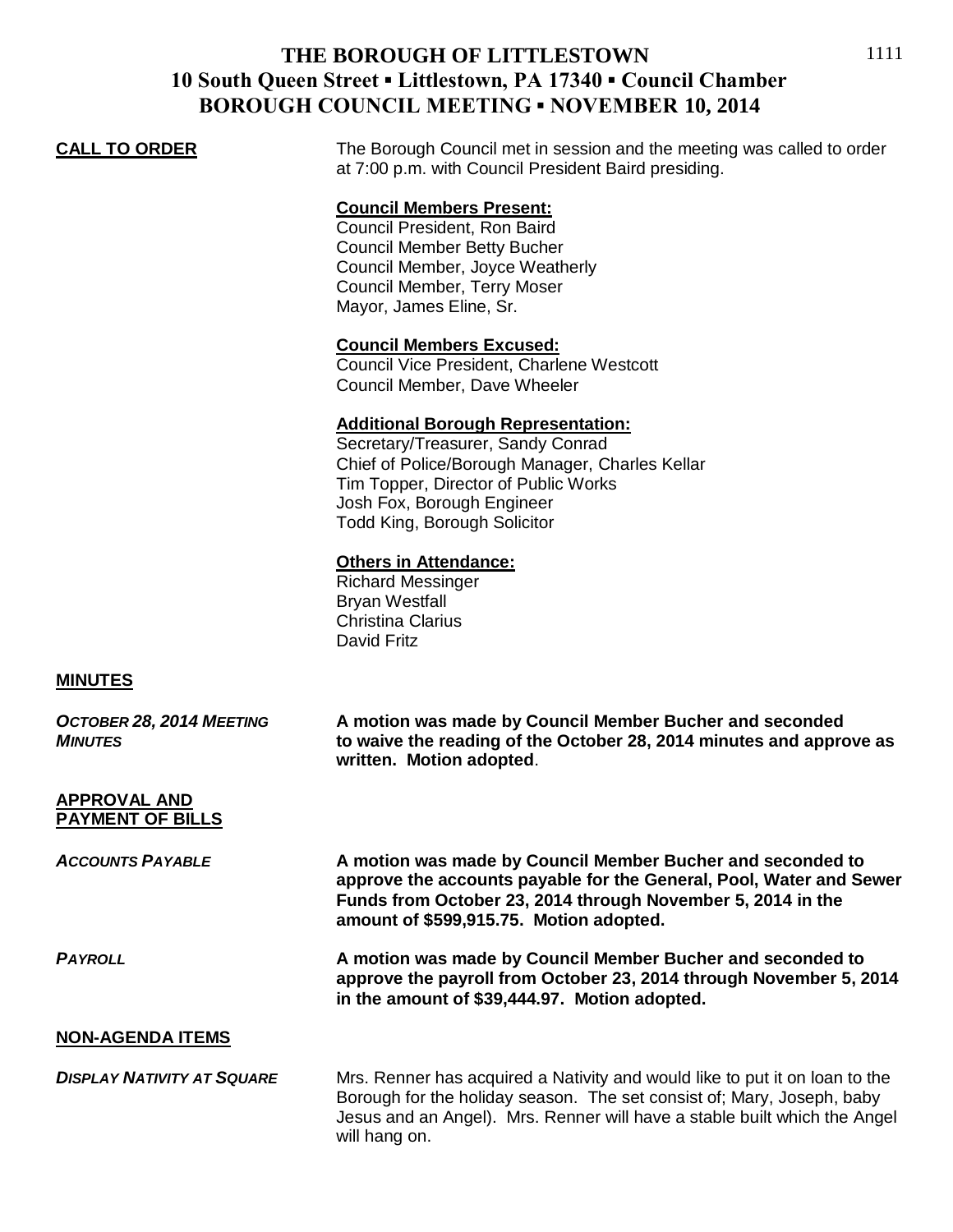## **THE BOROUGH OF LITTLESTOWN 10 South Queen Street ▪ Littlestown, PA 17340 ▪ Council Chamber BOROUGH COUNCIL MEETING ▪ NOVEMBER 10, 2014**

Mrs. Renner is part of a Committee and she came across an article where the benefactor is a 92 year old billionaire and an owner of an NFL football team which chooses to stay anonymous. An application was submitted and approved therefore resulting in the Nativity being sent for public display for Littlestown.

The Nativity was made in Mt. Cobb, PA and hand painted in Ohio. It is made of space age plastic. There will also be a sign erected stating this is a gift to the people of Littlestown. Mrs. Renner will hold all of the responsibility for the Nativity while it is displayed.

A question arose to the fact of the legality of displaying the Nativity in public. Mrs. Renner produced the History of Nativity Scene at Chicago's Daley Plaza. This became a legal battle when the Mayor and Council decided to take the Nativity Scene down from the lobby of City Hall.

Mrs. Renner further explained how displaying a Nativity in public became legal. In case number 867C10746, Grutzmacher v. Public Building Commission, in U.S. District Court for the Northern District of Illinois, Eastern Division, Senior Federal District Judge James B. Parsons ruled on December 4, 1989 that the Public Building Commission was enjoined from discriminating against all forms of religious expression and ordered the Public Building Commission to permit Grutzmacher to erect a Nativity Scene display during the Christmas season. This expensive lawsuit was won against opposition from the American Jewish Congress, ACLU, American Atheists, and the circulators of a petition opposing the Nativity Scene signed by the Late Joseph Cardinal Bernardin, Catholic Archbishop of Chicago.

After consulting with the Borough Solicitor Council made the following motion:

**A motion was made by Council Member Bucher and seconded to allow Mrs. Renner to place a Nativity Scene through the Holiday Season on the square with the understanding that Mrs. Renner will hold all responsibility for the Nativity Scene.** Council President Baird stated that this was a non-agenda item and asked for public comments. No public comments were received. **Motion adopted.**

#### **NEW BUSINESS**

*NEW IT COMPANY* **A motion was made by Council Member Moser and seconded to approve Spartan Computers to perform monthly system monitoring, network analysis, troubleshoot equipment and the purchase of a new server along with migration labor not to exceed \$8,579.63. Motion adopted.**

*MR. WHARTON SECOND REQUEST* Council had denied this request at their October 14, 2014 meeting. Mr. **OCTOBER W/S BILL** Wharton had a leak and was seeking reduction in his October bill. Council re-affirmed their denial and the option to set up a payment plan.